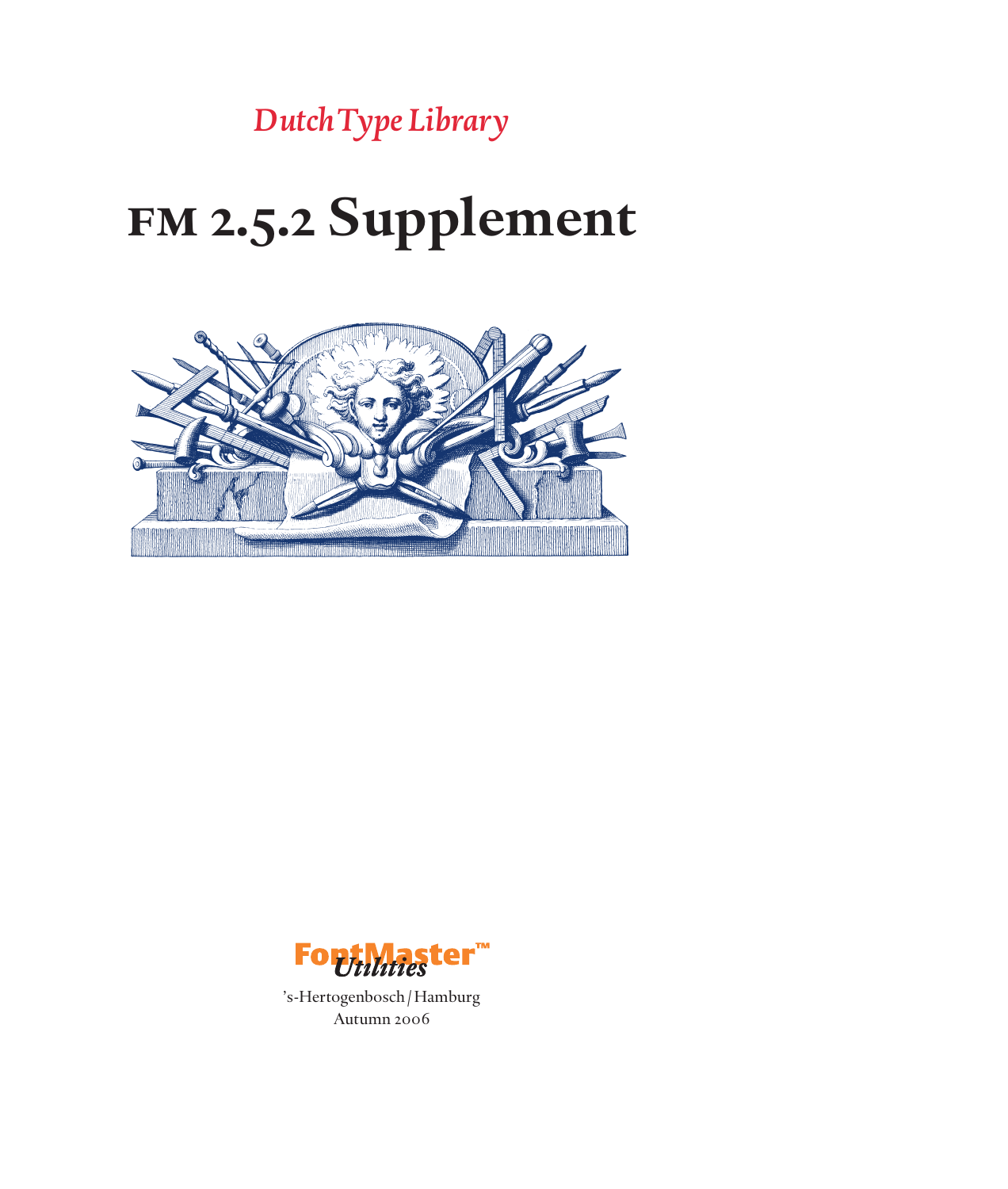## **d**DTL BezierMaster



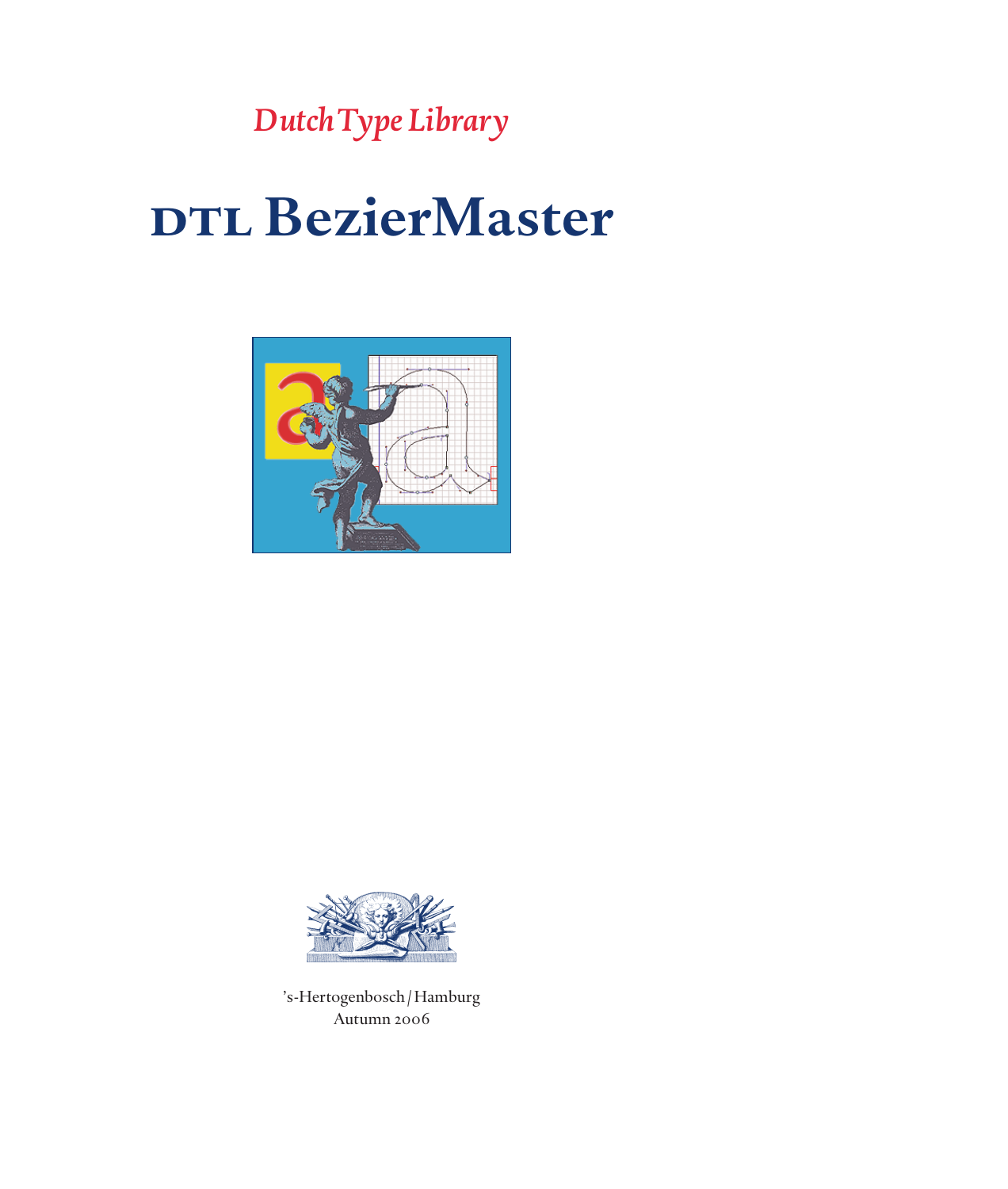

#### **New functionality in DTL BezierMaster**

- a. Direct import and export of PostScript Type 1, TrueType and OpenType formats.
- b. The display of anchor and control points can be changed to small, medium and large in the 'Preferences…' dialog.
- c. New function *Fit point to guideline*. This makes it possible to create, delete and shift guidelines, the latter using the pointer tool or arrow keys. The guidelines are automatically stored in the guideline array, which can be edited numerically.

There is a range of new short cuts, including the following ones for the guidelines:

- –Click: Insert vertical line.
- –Click + <ctrl>: Insert horizontal line.
- –Click + <shift>: Adjust point to vertical line.
- –Click + <ctrl> + <Shift>: Adjust point to horizontal line.
- –Click + <alt>: Delete line (Windows).
- $-Click +  $\lll$  >: Delete line (Mac os).$
- –Click + <alt> + <ctrl>: Select line.
- –Arrow keys: Shift selected line by 1 unit.
- –Arrow keys + <Shift>: Shift selected line by 10 units.
- –Click + <ctrl> + <Shift>: Adjust to next guide line.
- –Click + <alt> + <Shift>: Align horizontal or vertical.
- d. The background be, ik or sc image can be moved using the arrow keys now.
- e. The drawing functionality has been extensively enhanced. Especially the pointer tool can be used now in combination with range of keys to insert and convert points, to fit points to guidelines, to align points horizontally and vertically, to place  $BCP's$  on the control points, et cetera.
- f. Batch functionality for the improver functions (i.e. for a complete glyph database at once).
- g. In the Metrics Editor an afm file can be generated –if not existing– and changes to an AFM file can be directly saved.
- h. The interface has been improved and the menu structure changed; for instance the *Config* menu has been removed and the contained 'Settings' has been moved to 'Preferences…' in the *File* or *Edit* menu (depends on active window).
- i. Contouring: last menu entries are stored now.
- j. 'New Character': default is 1 now, not 0 (zero is actually not allowed).
- k. New icons have been made for the program, functions and menus.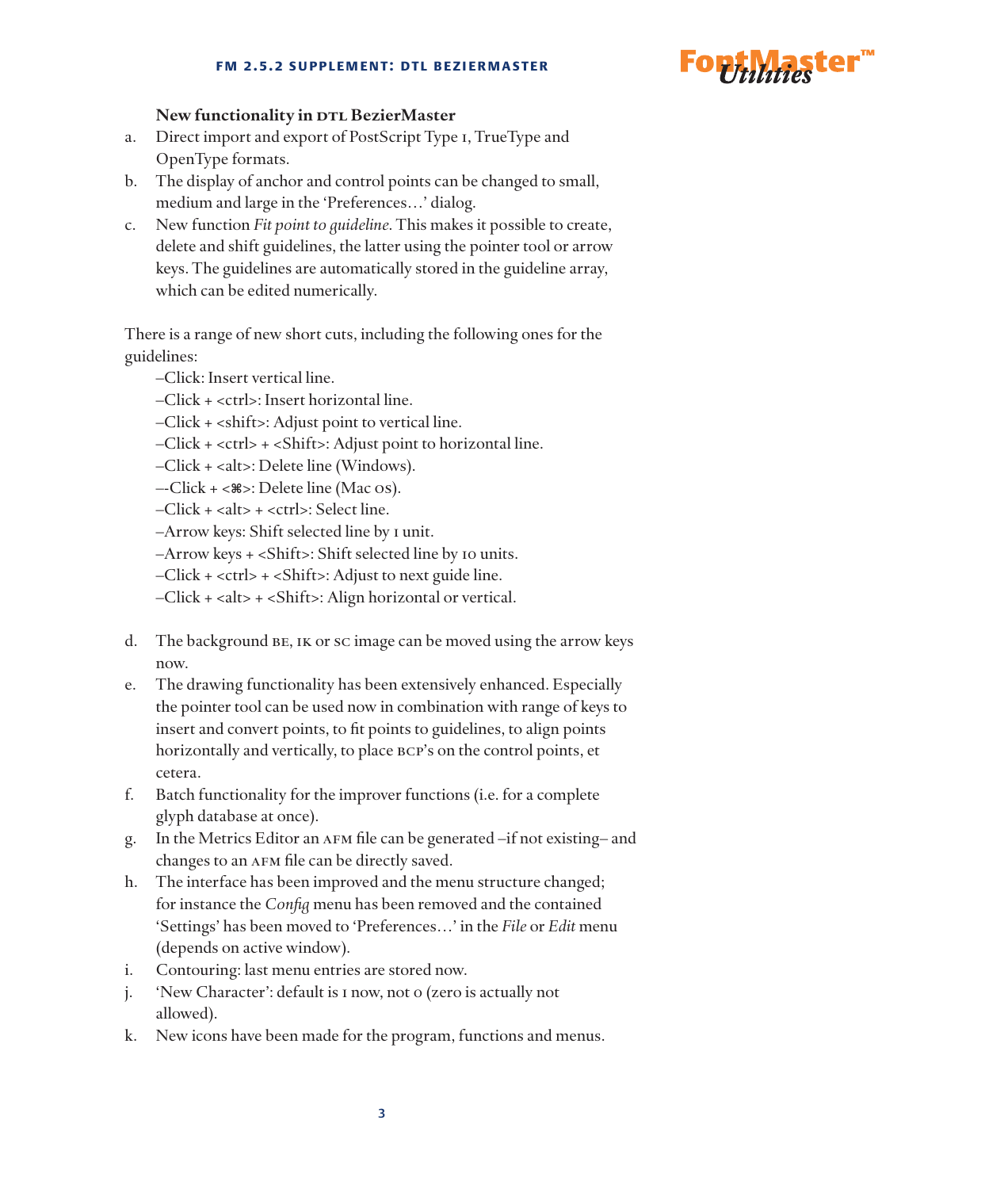

- l. New batch functionality in the Font Administration tool. There is now an *Import* function in the Batch menu:
	- 1. You can browse to select another font
	- 2. You can select all characters or a groups of characters like 101–105 , 301–305, 501–510
	- 3. You can specify the target number for the groups you have selected

In the example above the characters 101–110 will be copied to 4101–4110 and the characters 301–310 will be copied to 4301–4310.

4. You can decide to supersede existing characters or not. Clicking 'ok' will import all selected characters into your font. In case that the bodysize of the two fonts is different you will be asked to scale the characters to the target bodysize or leave them as they are.

There is an option to execute a command file to import glyphs from different other fonts. The command file syntax is similar to the one used in Ikarus v4 and quite simple. A command file must be text file (.txt) and can look like this:

```
input D:\archive\ar0000\A057016T.be
chg 101-126
cts 3101
run
input D:\archive\ar0000\A066036T.be
chg 301-326,501-510
cts 3301,3501
run
end
```
A command allows to merge many different font files into one with a simple click. It can for example also be used to regroup and reorder characters if one uses a copy of the edited font as input.

If a command file is specified in the dialog window, all other information (such as the check box 'superseed chars', the source file, character groups, target character numbers) is ignored completely by the program. Instead the program only uses the content of the txt file, i.e. 'ssc 0/1', 'input' et cetera.

Command file syntax:

| Input | specifies the input font file.                             |
|-------|------------------------------------------------------------|
| chg   | specifies the characters and character groups to be copied |
| cha   | specifies to copy all characters from the source font.     |
|       |                                                            |

cts specifies the target character numbers

If no cts command is present, the original character numbers will be used.

If a cts command is present, the number of characters specified in the cts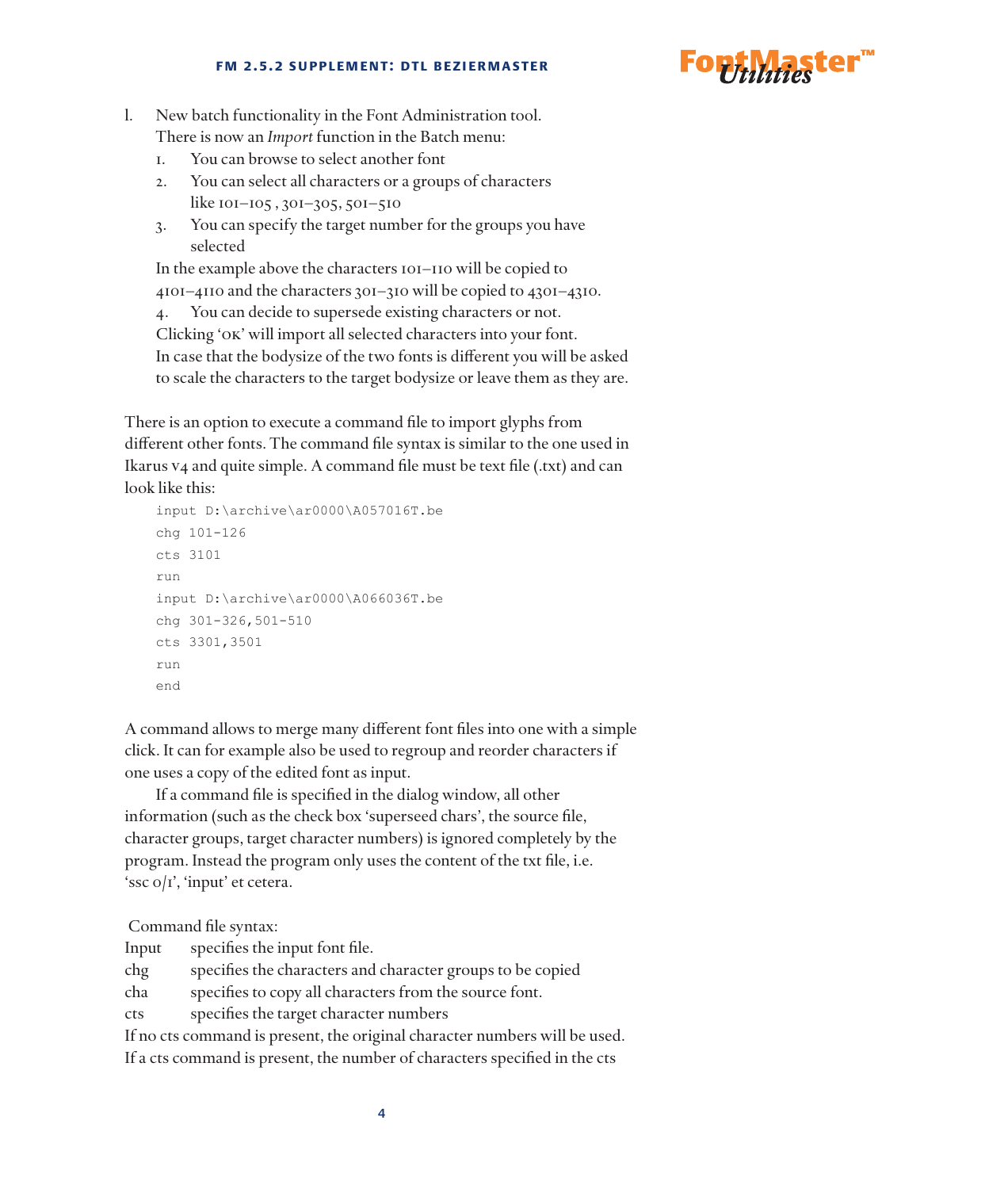

command must be equal to the number of character (group) in the chg command. For example:

input c:\archive\xyz.ik chg 101-103,301-305,501,602, cts 1101,1301,1501,1602

This will copy the characters 101, 102, 103, 301, 302, 303, 304, 305, 501, 602 from the input file xyz.ik to the following numbers in the currently edited font:

| run |  | will start the copying process |  |
|-----|--|--------------------------------|--|
|     |  |                                |  |

| <b>SSC</b>   | takes one integer parameter, o or I.                                   |
|--------------|------------------------------------------------------------------------|
|              | Specifies whether characters in the target font should be              |
|              | overwritten by characters from the input font. Default is not to       |
|              | overwrite existing characters.                                         |
|              | ssc I will cause characters to be superseeded.                         |
|              | ssc o will prohibit superseeding of characters (default).              |
| fbs          | takes one integer parameter, o or I.                                   |
|              | Specifies if characters are scaled to the bodysize of the target font, |
|              | if the bodysizes of source and target font differ.                     |
|              | fbs I will cause characters to be scaled to the target bodysize        |
|              | (default) and fbs o will cause characters not to be scaled to the tar  |
|              | get bodysize.                                                          |
| End          | stops processing of the copying process                                |
|              | If no 'end' command is specified, all commands until eof will be       |
|              | read.                                                                  |
| $\mathsf{C}$ | introduces a comment line, which will be ignored by the program.       |
|              |                                                                        |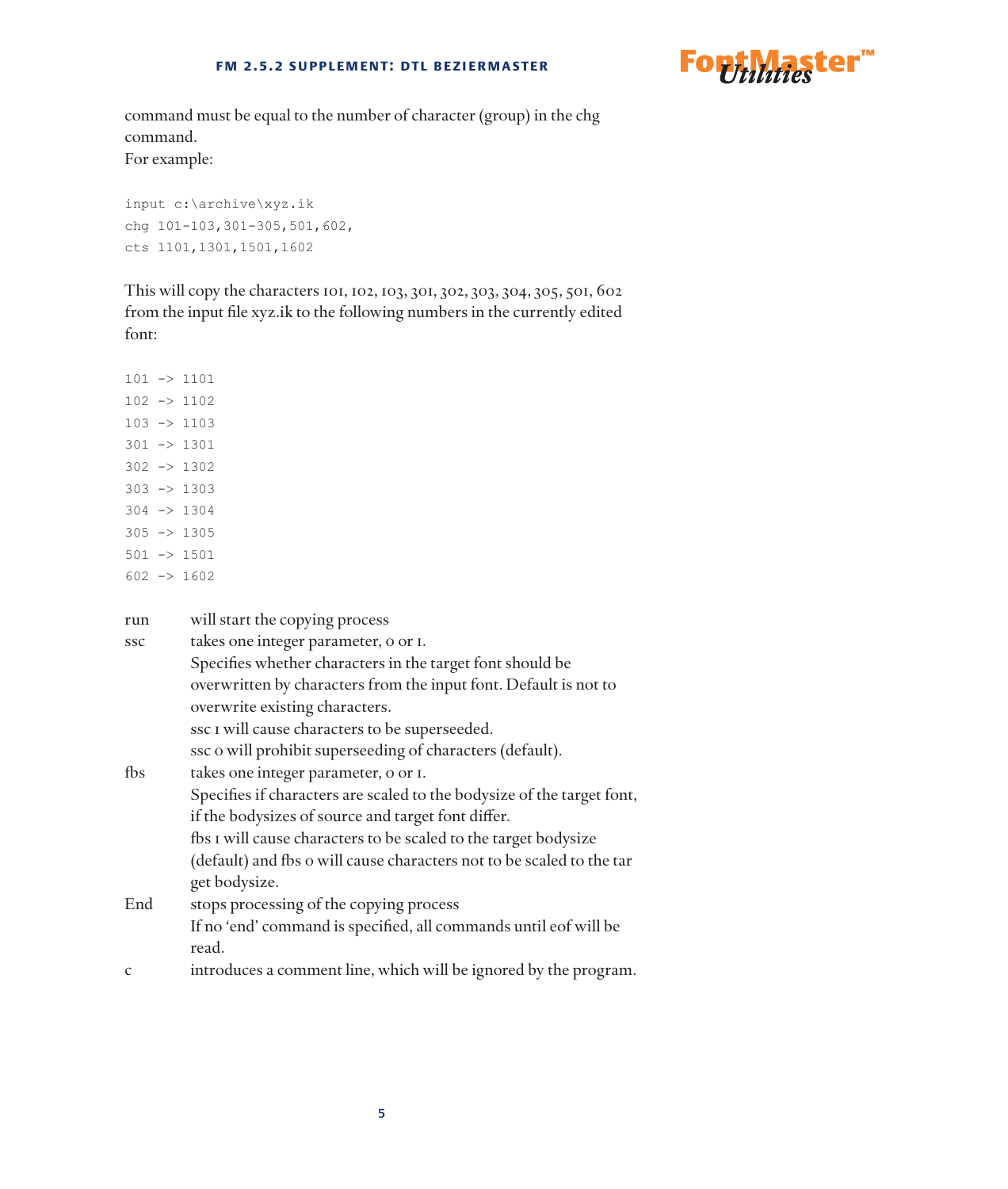

## Sample file:

input c:\archive\abc.ik chg 101,102,103 ssc 1 fbs 1 run input c:\otherdir\subdir\xyz001.ik chg 1000-2000 cts 5000 fbs 0 ssc 0 run end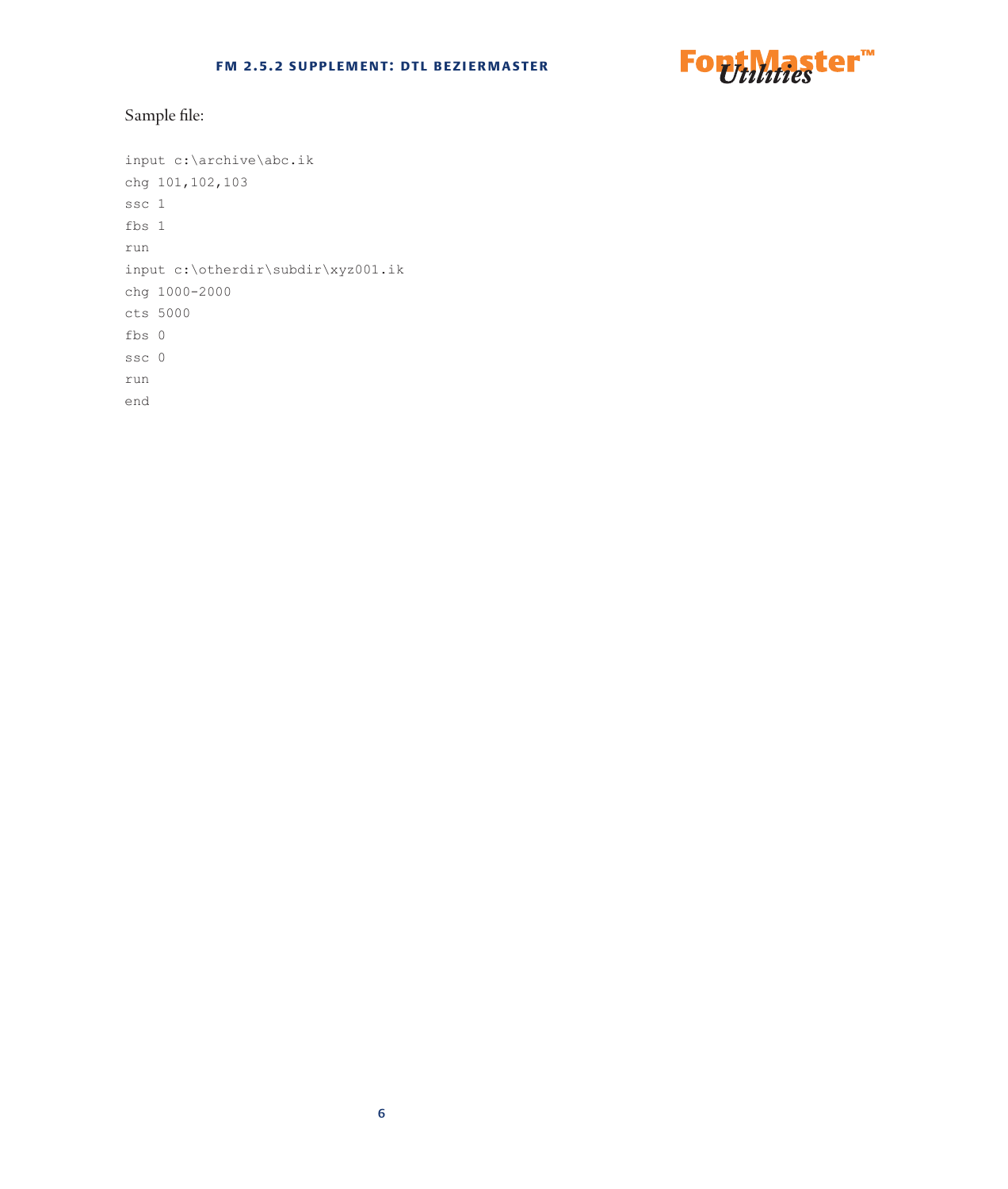## **d**DTL DataMaster



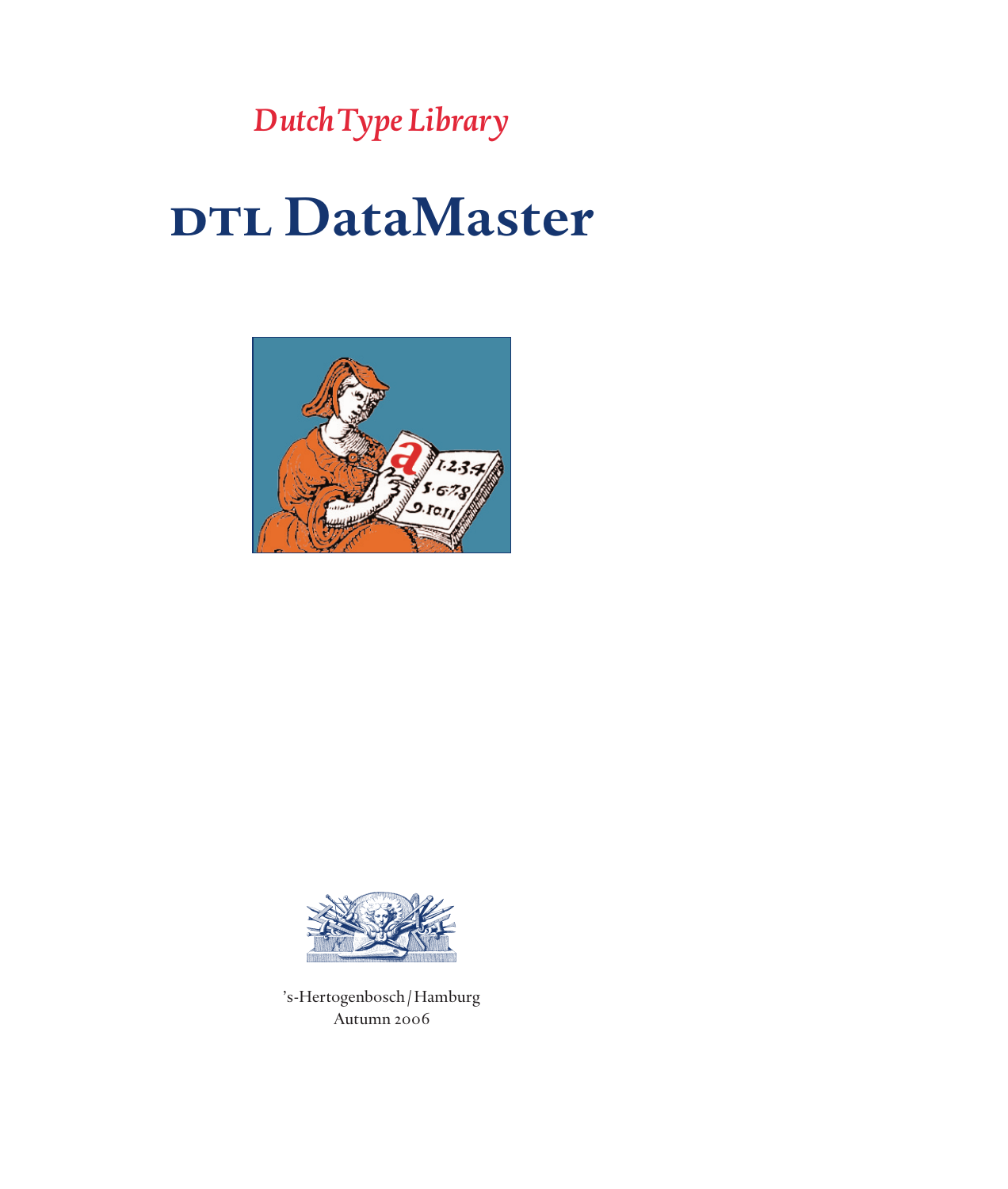#### **fm 2.5.2 supplement: dtl datamaster**



#### **New functionality in DTL BezierMaster**

a. Standard encoding for OpenType production.

b. Command file support for running program in full batch. A command file can be simply generated:

– Generate a font first.

–Use 'List' in command mode and a listing of all settings will be shown.

– Save this file with the extension .txt or .cmd

This command file can be altered with a normal text editor. To make it executable some entries have to be modified:

'Command Cancel' must be disabled. This can be done for instance by removing the line or writing a number sign (#) at the beginning which will mark this line as comment.

After editing you can use the run button to select the command file and to produce the font(s). You can include other files, for example to create a TrueType font, a PostScript Type 1 font and an OpenType font at the same time or use the 'CommandOpen' command for activating other files.

An example of a command file for OpenType production:

# DTL DataMaster 2.5.0 Command File # Select Character Layout File and Code Page. CharacterLayoutFile D:\FM\Release-2.5.1-Full\urwotf.cha CharacterLayoutCodePage PostScript-Number # CharacterLayoutUseStandard false # Set Basic Em-Square. BasicEmSquare 15000 # Select Basic Format. BasicFormat BE Format # Select Basic Font Directory. BasicFontDirectory D:\archive\ar0008 # Select Basic Font(s). # SelectBasicFont all SelectBasicFont none SelectBasicFont D027013T.be # Set up Target Directories for all Export Formats. ExportFontFormat TrueType Format ExportTargetDirectory D:\archive\ar0008 ExportFontFormat PostScript Type 1 Format ExportTargetDirectory D:\archive\ar0008 ExportFontFormat OpenType (CFF) ExportTargetDirectory D:\archive\ar0008 ExportFontFormat OpenType (TT outlines) ExportTargetDirectory D:\archive\ar0008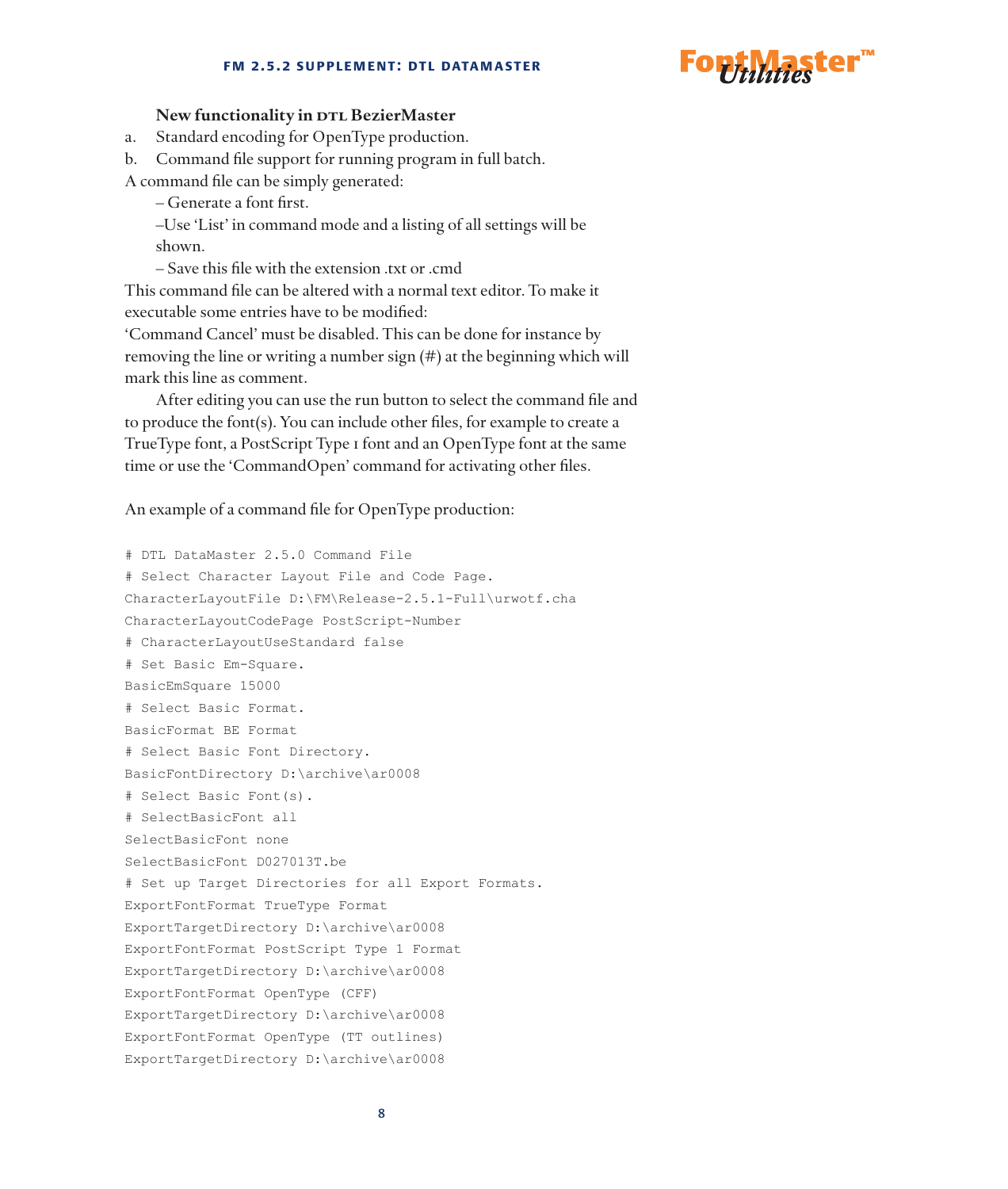#### **fm 2.5.2 supplement: dtl datamaster**



# Select Export Format. # NOTE : This will also select the related target directory. ExportFontFormat OpenType (CFF) # Select Export Target Directory. # ExportTargetDirectory D:\archive\ar0008 # Cancel Command Mode. # NOTE : Remove the following line to continue execution. # CommandCancel # Avoid Export Font Dialog. ExportSkipDialog true # Avoid existing file overwrite confirmation dialog. OverwriteExistingFiles true # Optionally include other command files, e.g.: # CommandOpen Setup1.cmd # CommandOpen BESelection1.cmd # Start Font Export.

StartFontExport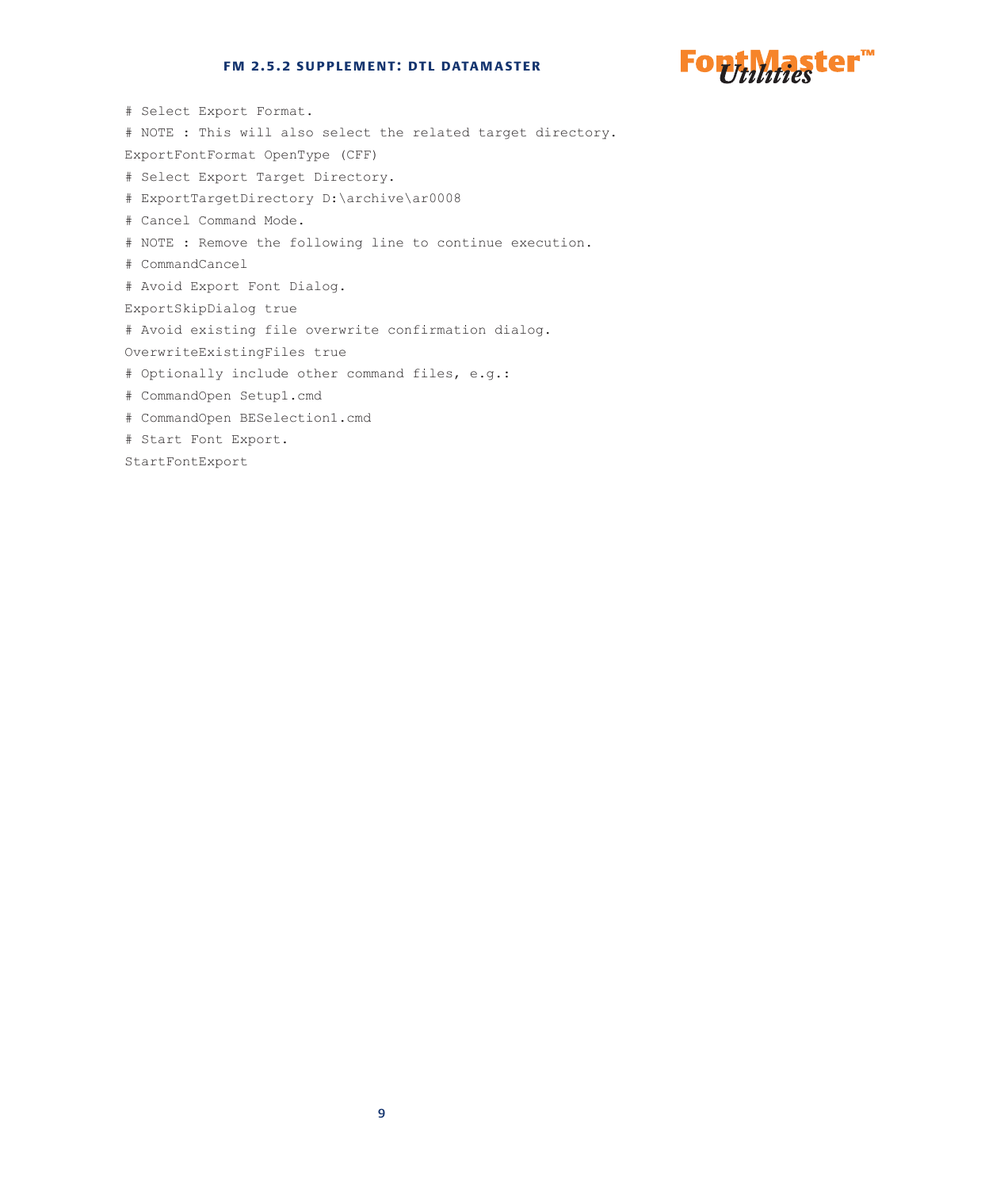## **d**DTL IkarusMaster



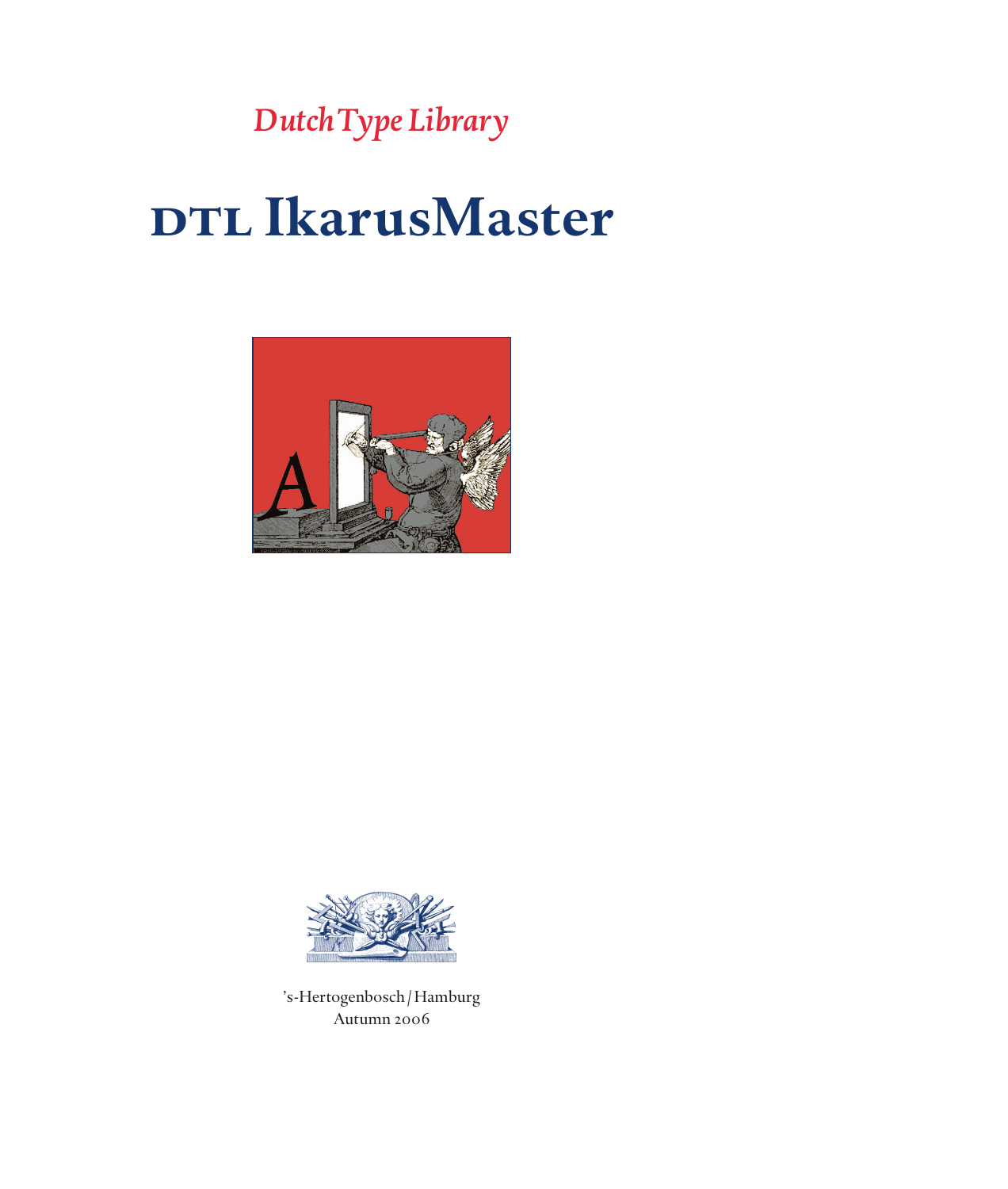

#### **New functionality in DTL IkarusMaster**

- a. Direct import and export of PostScript Type 1, TrueType and OpenType formats.
- b. The display of anchor and control points can be changed to small, medium and large in the 'Preferences…' dialog.
- c. New function *Fit point to guideline*. This makes it possible to create, delete and shift guidelines, the latter using the pointer tool or arrow keys. The guidelines are automatically stored in the guideline array, which can be edited numerically.

There is a range of new short cuts, including the following ones for the guidelines:

- –Click: Insert vertical line.
- –Click + <ctrl>: Insert horizontal line.
- –Click + <shift>: Adjust point to vertical line.
- –Click + <ctrl> + <Shift>: Adjust point to horizontal line.
- –Click + <alt>: Delete line (Windows).
- $-Click +  $\lll$  >: Delete line (Mac os).$
- –Click + <alt> + <ctrl>: Select line.
- –Arrow keys: Shift selected line by 1 unit.
- –Arrow keys + <Shift>: Shift selected line by 10 units.
- –Click + <ctrl> + <Shift>: Adjust to next guide line.
- –Click + <alt> + <Shift>: Align horizontal or vertical.
- d. The background be, ik or sc image can be moved using the arrow keys now.
- e. The drawing functionality has been extensively enhanced. Especially the pointer tool can be used now in combination with range of keys to insert and convert points, to fit points to guidelines, to align points horizontally and vertically, to place  $BCP's$  on the control points, et cetera.
- f. Batch functionality for the improver functions (i.e. for a complete glyph database at once).
- g. In the Metrics Editor an afm file can be generated –if not existing– and changes to an AFM file can be directly saved.
- h. The interface has been improved and the menu structure changed; for instance the *Config* menu has been removed and the contained 'Settings' has been moved to 'Preferences…' in the *File* or *Edit* menu (depends on active window).
- i. Contouring: last menu entries are stored now.
- j. 'New Character': default is 1 now, not 0 (zero is actually not allowed).
- k. New icons have been made for the program, functions and menus.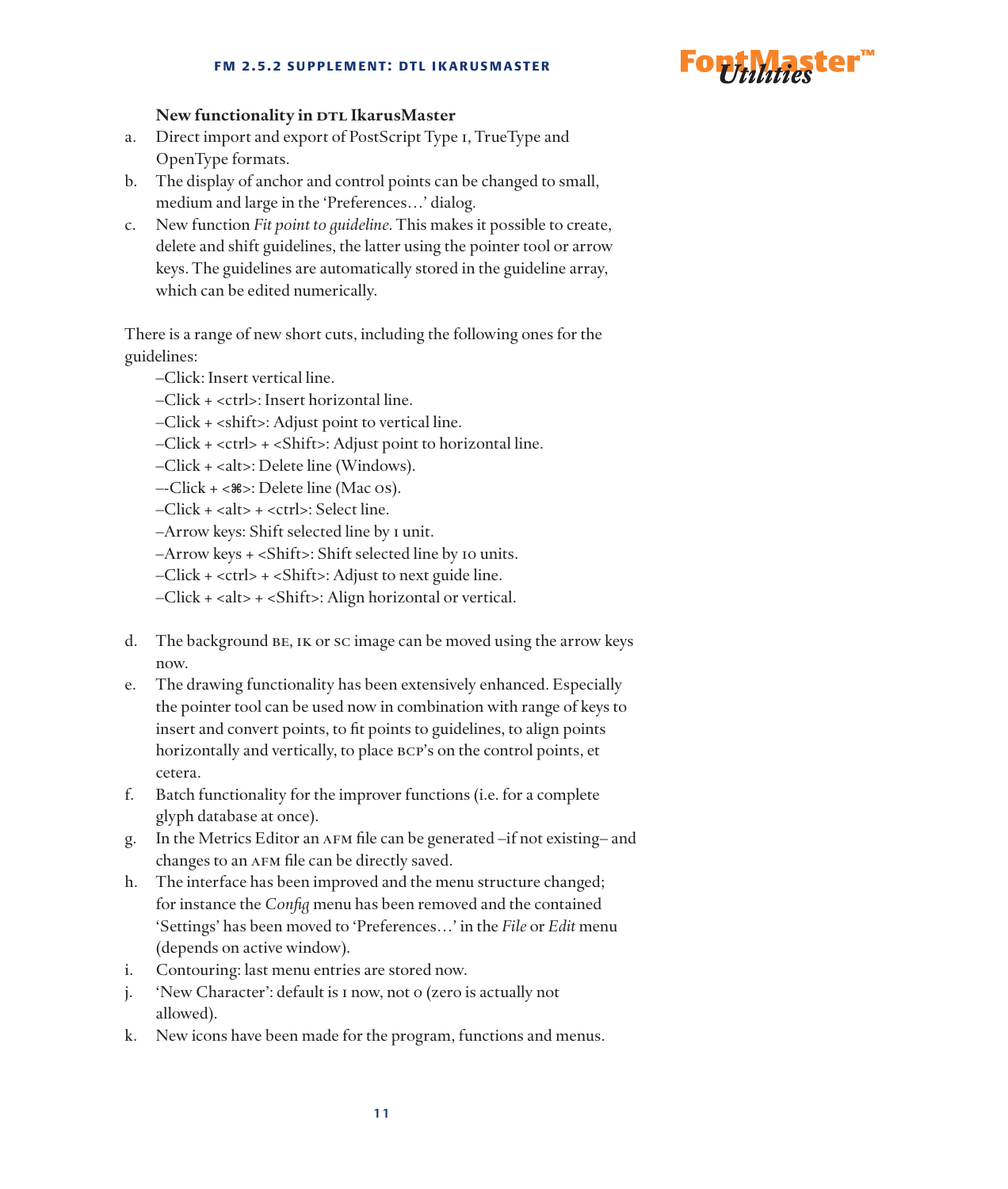

- l. New batch functionality in the Font Administration tool. There is now an *Import* function in the Batch menu:
	- 1. You can browse to select another font
	- 2. You can select all characters or a groups of characters like 101–105 , 301–305, 501–510
	- 3. You can specify the target number for the groups you have selected

In the example above the characters 101–110 will be copied to 4101–4110 and the characters 301–310 will be copied to 4301–4310.

4. You can decide to supersede existing characters or not. Clicking 'ok' will import all selected characters into your font. In case that the bodysize of the two fonts is different you will be asked to scale the characters to the target bodysize or leave them as they are.

There is an option to execute a command file to import glyphs from different other fonts. The command file syntax is similar to the one used in Ikarus v4 and quite simple. A command file must be text file (.txt) and can look like this:

```
input D:\archive\ar0000\A057016T.be
chg 101-126
cts 3101
run
input D:\archive\ar0000\A066036T.be
chg 301-326,501-510
cts 3301,3501
run
end
```
A command allows to merge many different font files into one with a simple click. It can for example also be used to regroup and reorder characters if one uses a copy of the edited font as input.

If a command file is specified in the dialog window, all other information (such as the check box 'superseed chars', the source file, character groups, target character numbers) is ignored completely by the program. Instead the program only uses the content of the txt file, i.e. 'ssc 0/1', 'input' et cetera.

Command file syntax:

| Input | specifies the input font file.                             |
|-------|------------------------------------------------------------|
| chg   | specifies the characters and character groups to be copied |
| cha   | specifies to copy all characters from the source font.     |

cts specifies the target character numbers

If no cts command is present, the original character numbers will be used.

If a cts command is present, the number of characters specified in the cts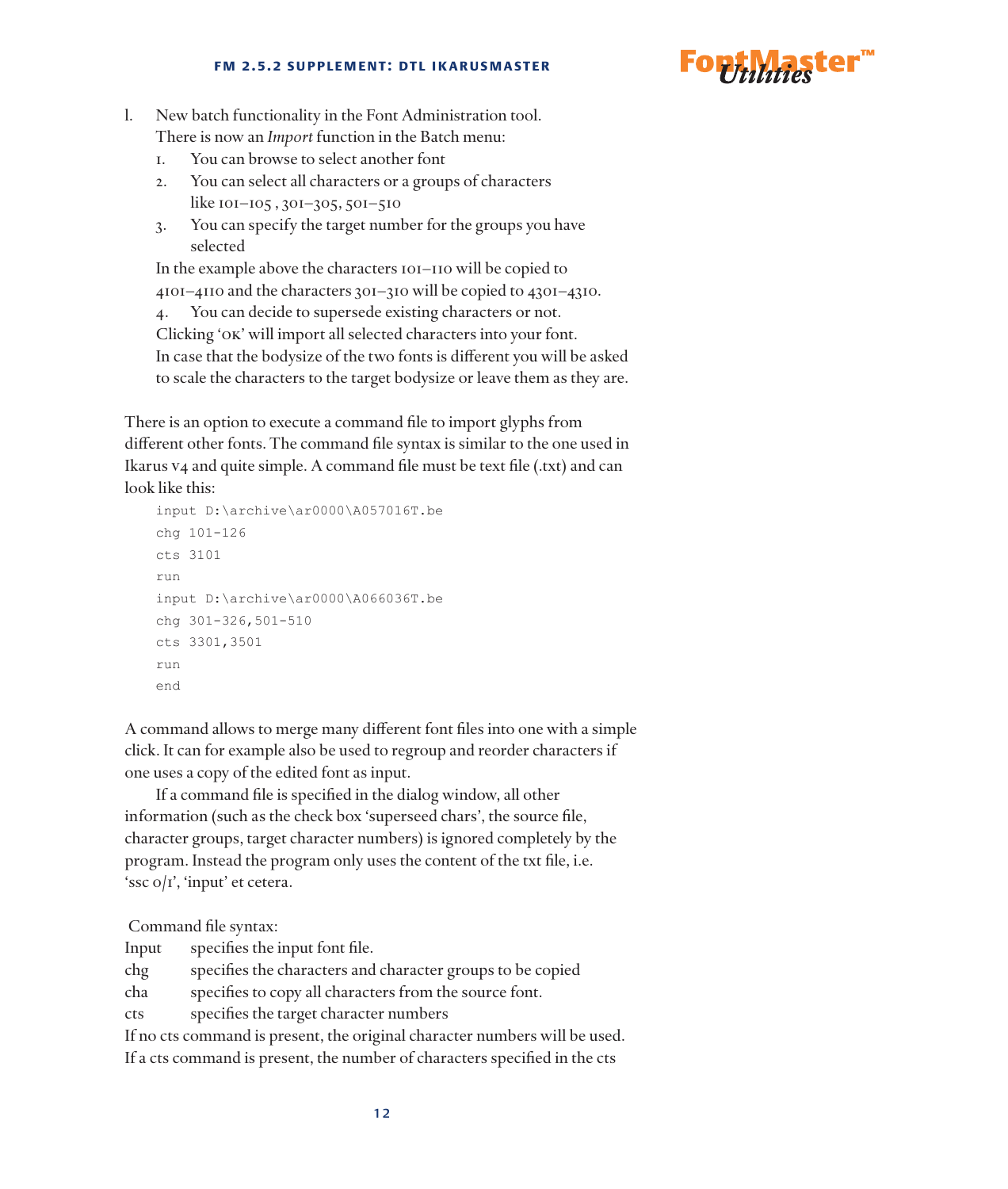

command must be equal to the number of character (group) in the chg command. For example:

input c:\archive\xyz.ik chg 101-103,301-305,501,602, cts 1101,1301,1501,1602

This will copy the characters 101, 102, 103, 301, 302, 303, 304, 305, 501, 602 from the input file xyz.ik to the following numbers in the currently edited font:

|  | run |  | will start the copying process |  |  |
|--|-----|--|--------------------------------|--|--|
|--|-----|--|--------------------------------|--|--|

| <b>SSC</b>   | takes one integer parameter, o or I.                                   |
|--------------|------------------------------------------------------------------------|
|              | Specifies whether characters in the target font should be              |
|              | overwritten by characters from the input font. Default is not to       |
|              | overwrite existing characters.                                         |
|              | ssc I will cause characters to be superseeded.                         |
|              | ssc o will prohibit superseeding of characters (default).              |
| fbs          | takes one integer parameter, o or I.                                   |
|              | Specifies if characters are scaled to the bodysize of the target font, |
|              | if the bodysizes of source and target font differ.                     |
|              | fbs I will cause characters to be scaled to the target bodysize        |
|              | (default) and fbs o will cause characters not to be scaled to the tar  |
|              | get bodysize.                                                          |
| End          | stops processing of the copying process                                |
|              | If no 'end' command is specified, all commands until eof will be       |
|              | read.                                                                  |
| $\mathsf{C}$ | introduces a comment line, which will be ignored by the program.       |
|              |                                                                        |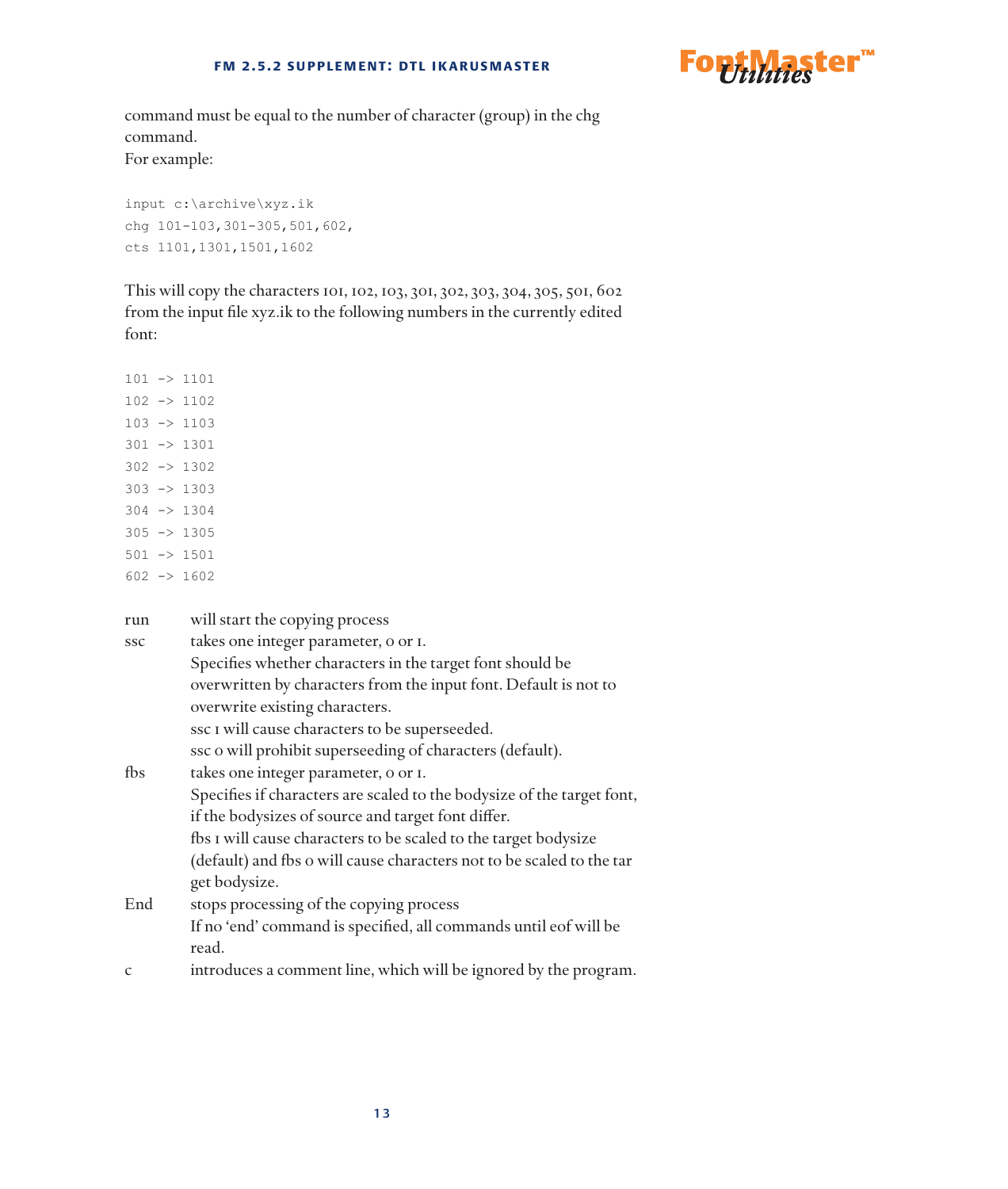

#### Sample file:

```
input c:\archive\abc.ik
chg 101,102,103
ssc 1
fbs 1
run
input c:\otherdir\subdir\xyz001.ik
chg 1000-2000
cts 5000
fbs 0
ssc 0
run
end
```
- m. Support for manual digitizing via a Wacom tablet with lens cursor.
- 1. It is advisable to work with a 15000 grid. The digitizer coordinates will be measured in 1/100 mm and directly converted into IK format, so 15 cm size of the artwork will be tranlated into 15000 ik units. You can of course work in for instance A3 with large artwork and later scale it to the requested bodysize.
- 2. To digitize a new glyph open a font first –existing or new– and create a new empty character. It is also possible to digitize and add data to an already existing glyph.
- 3. Align the working drawing.
- 4. To start digitizing select *Digitize* from the menu and the digitizer will ask for an origin. This should be the crossing of the baseline and the left sidebearing.
- 5. You can now start digitizing:

Use button 1 to digitize a corner point, button 2 for a tangent point and button 3 for a curve point.

The first point will automatically be a start point.

If the a point is close to the startpoint (within a small tolerance) the contour will be closed automatically.

- 6. You can force the closing of a contour with button 4. This automatically closes the contour.
- 7. After closing a contour it will be saved and stored permanently in the glyph data.
- 8. You can continue digitizing and the next point after a closed contour will be a start point again.
- 9. On screen the points will be preliminary connected by straight lines until a contour is closed.